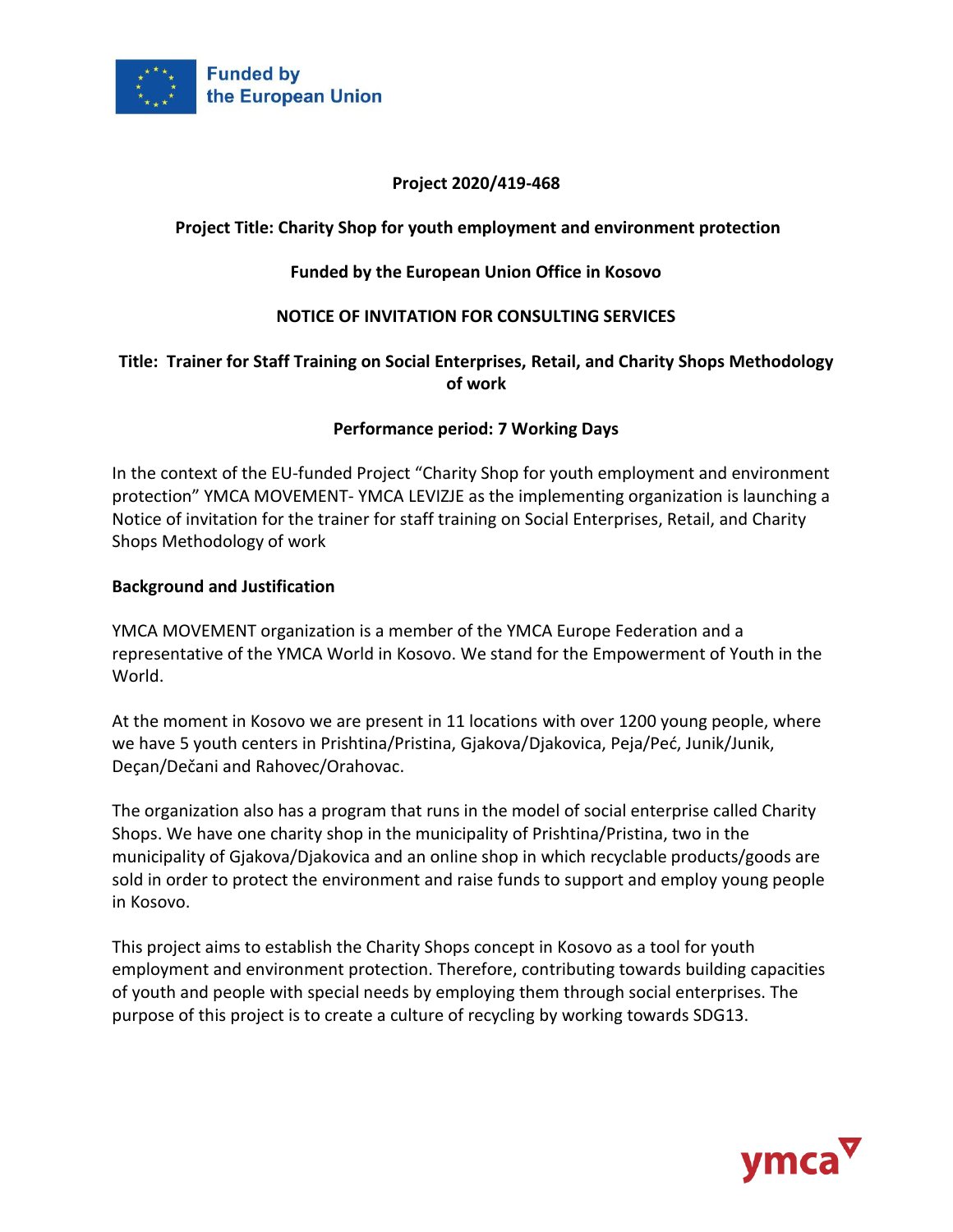

Scope of Work:

- **1. Goal and Objective**: Under the supervision of Project Manager, the expert will be responsible to train the staff for the Staff Training on Social Enterprises, Retail, and Charity Shops Methodology of work.
- **2. Provide details/reference to areas covered:** This call covers drafting the methodology of the training, training staff on the operational part of social enterprises, retail and Charity Shops methodology of work.

# **3. Activities and Tasks:**

- Create training curriculum;
- Based on the assessment, drafting the methodology of the training and submit to YMCA MOVEMENT for approval,
- Conducting 7 day training,
- Based on the adopted methodology and training schedule, conduct the training
- Conduct the evaluation of the training
- **4. Work Relationships:** The trainer will work with the Project Manager.
- **5. Outputs and Deliverables:**
	- Work plan for developing the training, including strategy and proposed methodologies, as well as quality assurance plan;
	- Evaluation of the trainer work, based on evaluation forms received from participants;
	- Successful facilitation of the training
	- Technical advice and support to participants during the training
	- Final report on the implementation of the tasks after finishing the training/workshops.

# **The expert is expected to have:**

- Excellent knowledge of the socio-economic sector in Kosovo,
- Good understanding of Social Enterprises and Circular Economy,
- Knowledge of gender equality and gender mainstreaming,
- Excellent communication and analytical skills,
- Be proficient in report drafting,
- Excellent written and spoken in English (as the work has to be done in English language)
- Experience in working in social enterprise

# **Qualifications and skills**

- At least a college degree in, Economy, Business Administration, Social fields or associated fields;
- Experience on building capacities,